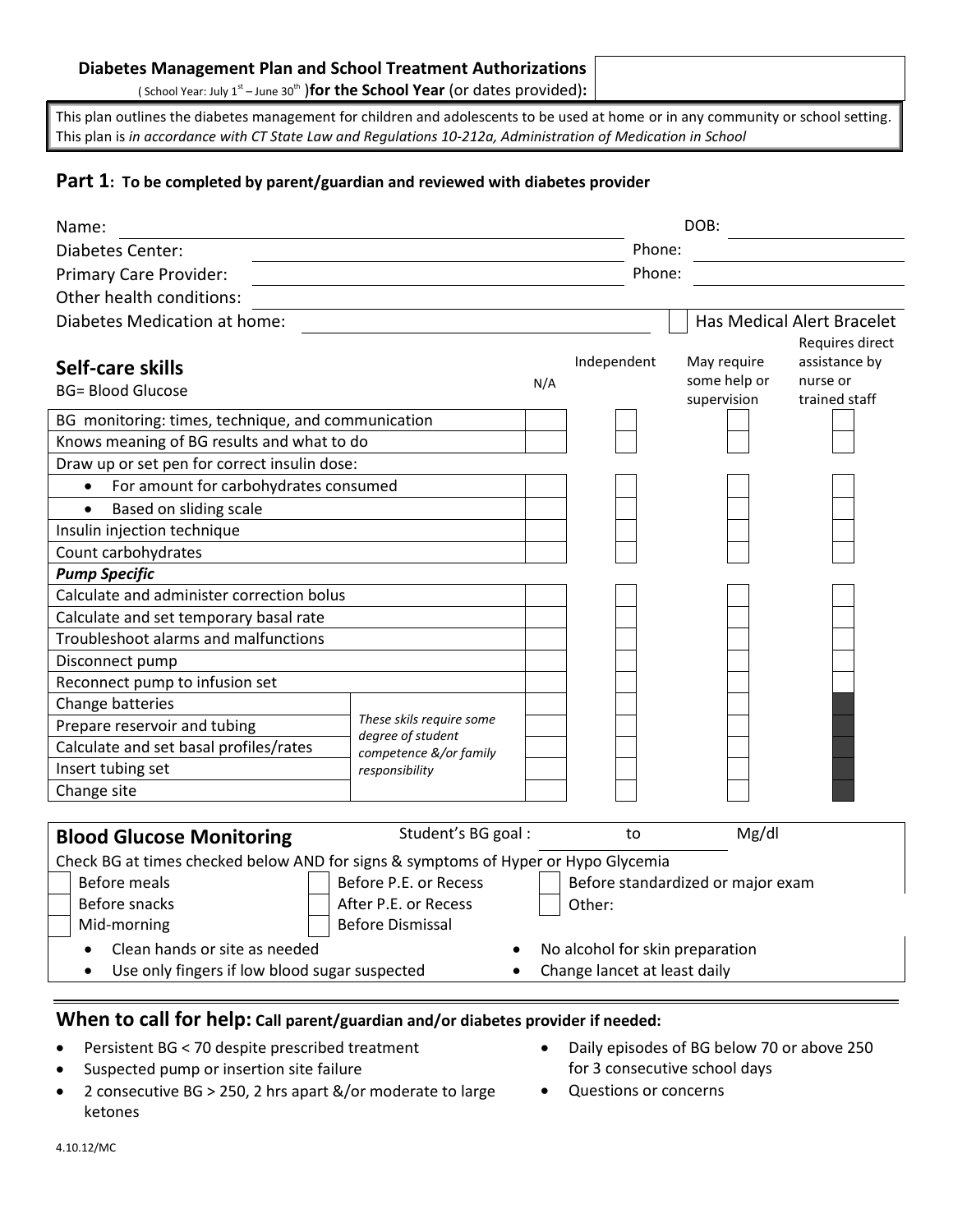### **Part 2: Insulin Therapy:** To be completed by MD /DO/APRN/PA

- Parent/guardian is authorized to make all changes of pump settings throughout the school year
- RN may increase or decrease insulin injection doses +/- 5 units in collaboration with parent/guardian for temporary changes in condition, such as illness. Changes that persist greater than 5 school days require an updated medical authorization signed by provider and parent

| Type/Model:<br><b>PUMP:</b> Settings stored in pump, follow pump model procedures                                    |                                                                              |                                                                                                       |  |  |  |
|----------------------------------------------------------------------------------------------------------------------|------------------------------------------------------------------------------|-------------------------------------------------------------------------------------------------------|--|--|--|
| Humalog<br><b>Insulin Type:</b>                                                                                      | Novolog                                                                      | Apidra                                                                                                |  |  |  |
|                                                                                                                      |                                                                              | Management Options for Students who use Continuous Subcutaneous Insulin Infusion (CSII)               |  |  |  |
|                                                                                                                      |                                                                              |                                                                                                       |  |  |  |
| Meal bolus and correction for                                                                                        | Lunch and Snacks                                                             | Lunch only<br>Dinner (field trips or after hours)                                                     |  |  |  |
| Meal bolus only for snacks                                                                                           |                                                                              |                                                                                                       |  |  |  |
| Correction dose PRN for BG >                                                                                         |                                                                              | Mg/dL (Do not give within 2-3 hours of another bolus                                                  |  |  |  |
| Other:                                                                                                               |                                                                              |                                                                                                       |  |  |  |
| <b>Planned / Sports Activities:</b>                                                                                  |                                                                              | May disconnect from pump during activity < 1hr<br>Suspend pump during activity (< 1hr)                |  |  |  |
|                                                                                                                      |                                                                              |                                                                                                       |  |  |  |
| Set temporary basal rate at:                                                                                         | or                                                                           | per student if independent<br>No adjustment necessary                                                 |  |  |  |
|                                                                                                                      |                                                                              | DO NOT OVERRIDE PUMP WITHOUT AUTHORIZATION (protects against overcorrection and hypoglycemia)         |  |  |  |
|                                                                                                                      |                                                                              | Assess Pump or Site Failure: For 2 consecutive BG > 250, 2 hours apart &/or moderate to large ketones |  |  |  |
|                                                                                                                      |                                                                              | Back-up insulin by syringe or pen must be kept in school to use if pump or site failure occurs:       |  |  |  |
|                                                                                                                      | For site failure only, use pump to determine insulin doses                   |                                                                                                       |  |  |  |
|                                                                                                                      |                                                                              |                                                                                                       |  |  |  |
|                                                                                                                      | For pump failure, administer Insulin injection (as stated below) by          | <b>Sliding Scale OR</b><br><b>Correction Factor</b>                                                   |  |  |  |
| Before meals and/or every<br>$\circ$                                                                                 | hours                                                                        |                                                                                                       |  |  |  |
|                                                                                                                      |                                                                              |                                                                                                       |  |  |  |
| <b>INJECTIONS</b><br><b>Insulin Type:</b>                                                                            | Humalog                                                                      | Novolog<br>Apidra<br>Other:                                                                           |  |  |  |
|                                                                                                                      |                                                                              |                                                                                                       |  |  |  |
| <b>Delivery Device:</b>                                                                                              | Syringe                                                                      | Insulin Pen                                                                                           |  |  |  |
|                                                                                                                      |                                                                              | Management Options for Students who use Multiple Dose Insulin Injections (select those that apply)    |  |  |  |
| Fixed insulin dose at home (amount/times):                                                                           |                                                                              |                                                                                                       |  |  |  |
| Fixed insulin dose required at school (amount/times):                                                                |                                                                              |                                                                                                       |  |  |  |
|                                                                                                                      | Carbohydrate goals for snacks/meals, fixed insulin dose at home or in school |                                                                                                       |  |  |  |
|                                                                                                                      | Sliding scale for meals, no carbohydrate counting or coverage                |                                                                                                       |  |  |  |
|                                                                                                                      |                                                                              |                                                                                                       |  |  |  |
| Carbohydrate Coverage using insulin:carb ratio with                                                                  |                                                                              | Sliding Scale OR<br>Correction Factor (see formula below)                                             |  |  |  |
|                                                                                                                      |                                                                              |                                                                                                       |  |  |  |
| Carbohydrate Goals (for fixed insulin doses or as a guideline for individual students)                               |                                                                              |                                                                                                       |  |  |  |
| Breakfast:                                                                                                           | AM Snack:                                                                    | Afternoon Snack:<br>Lunch:                                                                            |  |  |  |
|                                                                                                                      |                                                                              |                                                                                                       |  |  |  |
| Dinner:                                                                                                              | Other:                                                                       |                                                                                                       |  |  |  |
|                                                                                                                      |                                                                              | <u>OR</u>                                                                                             |  |  |  |
|                                                                                                                      |                                                                              |                                                                                                       |  |  |  |
| Carbohydrate Coverage (insulin: carb ratio)                                                                          |                                                                              | <b>Before Snacks</b><br><b>Before Meals</b>                                                           |  |  |  |
| <b>Insulin: Carb Ratio Formula</b>                                                                                   | unit of insulin per<br>1                                                     | grams of carbohydrates<br><b>AND</b> (select one)                                                     |  |  |  |
|                                                                                                                      |                                                                              |                                                                                                       |  |  |  |
| <b>Calculate Correction (insulin sensitivity) Factor</b><br>Sliding Scale: may be used with or without carb coverage |                                                                              |                                                                                                       |  |  |  |
| BG Range (mg/dL)                                                                                                     | <b>Give SC insulin</b>                                                       |                                                                                                       |  |  |  |
|                                                                                                                      |                                                                              |                                                                                                       |  |  |  |
| $\leq$                                                                                                               | units                                                                        | $OR$<br>Correction factor:<br>Target BG:                                                              |  |  |  |
| to                                                                                                                   | units                                                                        |                                                                                                       |  |  |  |
|                                                                                                                      |                                                                              | <b>Correction factor formula</b>                                                                      |  |  |  |
| to                                                                                                                   | units                                                                        | Units of<br>Current BG - Target BG<br>$=$                                                             |  |  |  |
|                                                                                                                      |                                                                              | <b>Correction Factor</b><br>insulin                                                                   |  |  |  |
| to                                                                                                                   | units                                                                        |                                                                                                       |  |  |  |
| <b>Meal Coverage Guidelines:</b>                                                                                     |                                                                              |                                                                                                       |  |  |  |
| If BG< 70, follow hypoglycemia protocol, re-check in 20 min                                                          |                                                                              |                                                                                                       |  |  |  |
| If BG remains <70 may send to lunch and cover                                                                        |                                                                              |                                                                                                       |  |  |  |
| If BG >70 cover with insulin and send to lunch If                                                                    |                                                                              | with insulin after student eats                                                                       |  |  |  |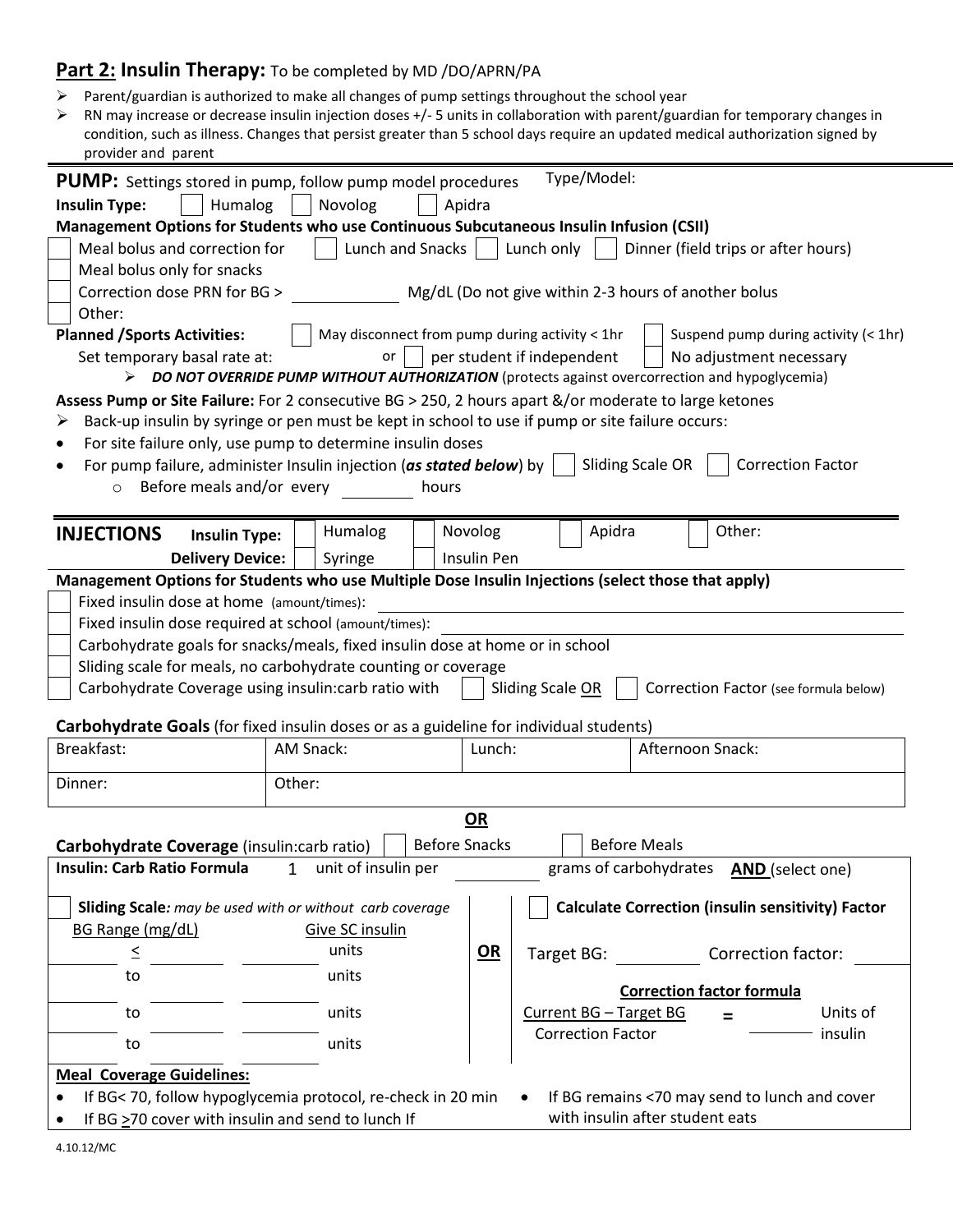### **Part 3:**

## **Hypoglycemia Management (BG < 70mg/dL)**

Usual symptoms include: dizziness, confusion, sweating, shaky, hunger, fatigue (circle any that are commonly specific to student) or other:

- $\triangleright$  Location and nurse involvement for hypoglycemia treatment is based on severity of episode and student's selfmanagement skills &/or IHCP, standard management options include:
	- Give 12-16 gms of fast-acting carbohydrate (4oz juice, 3-4 glucose tabs, etc.)
		- $\circ$  Give 1 tube of glucose gel (15gms) between cheek and gum if symptoms require urgent effect
	- Re-test BG in 20 minutes (wait 30 minutes if using pump) to confirm level > 70mg/dL, if not repeat with rapidacting carbs or lunch/meal (see meal coverage guidelines)
		- o *Repeat BG may not be indicated for students who can demonstrate symptoms as a guide to re-check BG*

# **Administer glucagon :** 0.5mg IM/SC **or** 1mg IM/SC **PRN for severe and symptomatic hypoglycemia,**

- **including unable to swallow, seizure activity, or unconsciousness; Call 911 if administered** *Parent guardian responsible for providing glucagon to school if ordered*
- *Field Trip management (including glucagon option) to be assessed by school nurse in collaboration with parent/guardian and diabetes provider (as needed) on an individual basis and in consideration of EMS response times*

### **Hyperglycemia (BG> 250mg/dL) & Ketones Management**

- Check urine for ketones if 2 consecutive BG > 250mg/dL &/or has nausea or vomiting
	- $\circ$  If ketones negative, trace, or small and feels well, continue plan and return to class or gym
	- o If ketones are moderate or large &/or 2 consecutive BG >250mg/dL:
		- call parent/guardian, if not available, call diabetes provider for insulin dose
		- Follow pump protocol to assess for pump or site failure
		- Hold P.E. or recess until ketones resolved
- Encourage drinking sugar -free (0 carbohydrate) beverage, preferably water, 8 oz every 30-60 minutes
- Do not withhold food

Other:

|                                | Printed or stamped, include phone and fax: |
|--------------------------------|--------------------------------------------|
| <b>Prescriber's Signature:</b> |                                            |
| Date:                          |                                            |
|                                |                                            |

**Parent/Guardian Authorization:** I hereby request that the above ordered medication and diabetes management procedures be administered by school personnel. I also give my consent for the exchange of information between the prescribing health care provider and school nurse, as needed for the safe implementation of this plan in school.

*Parent/Guardian responsible for providing all diabetes medical supplies and snacks/juice to school*

**School Delay:** Parent/Guardian must notify the school nurse/responsible staff of any change in schedule or insulin

**Parent/Guardian Signature: Date:**